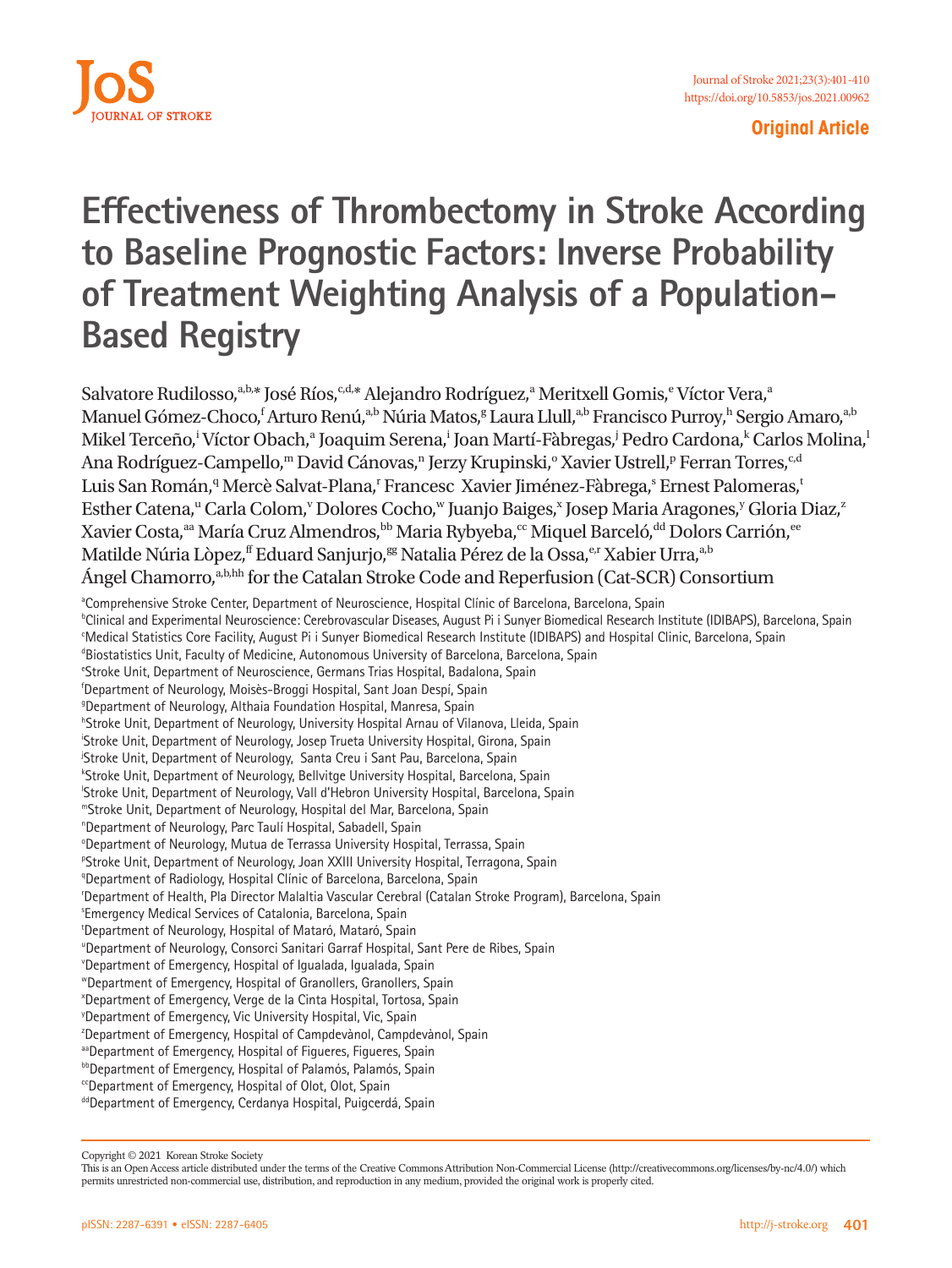eeDepartment of Emergency, Hospital of Móra d'Ebre, Móra d'Ebre, Spain

<sup>99</sup>Department of Emergency, Hospital of Tremp, Tremp, Spain

hhUniversity of Barcelona, Barcelona, Spain

**Background and Purpose** In real-world practice, the benefit of mechanical thrombectomy (MT) is uncertain in stroke patients with very favorable or poor prognostic profiles at baseline. We studied the effectiveness of MT versus medical treatment stratifying by different baseline prognostic factors. **Methods** Retrospective analysis of 2,588 patients with an ischemic stroke due to large vessel occlusion nested in the population-based registry of stroke code activations in Catalonia from January 2017 to June 2019. The effect of MT on good functional outcome (modified Rankin Score ≤2) and survival at 3 months was studied using inverse probability of treatment weighting (IPTW) analysis in three pre-defined baseline prognostic groups: poor (if pre-stroke disability, age >85 years, National Institutes of Health Stroke Scale [NIHSS] >25, time from onset >6 hours, Alberta Stroke Program Early CT Score <6, proximal vertebrobasilar occlusion, supratherapeutic international normalized ratio >3), good (if NIHSS <6 or distal occlusion, in the absence of poor prognostic factors), or reference (not meeting other groups' criteria).

**Results** Patients receiving MT (n=1,996, 77%) were younger, had less pre-stroke disability, and received systemic thrombolysis less frequently. These differences were balanced after the IPTW stratified by prognosis. MT was associated with good functional outcome in the reference (odds ratio [OR], 2.9; 95% confidence interval [CI], 2.0 to 4.4), and especially in the poor baseline prognostic stratum (OR, 3.9; 95% CI, 2.6 to 5.9), but not in the good prognostic stratum. MT was associated with survival only in the poor prognostic stratum (OR, 2.6; 95% Cl, 2.0 to 3.3).

**Conclusions** Despite their worse overall outcomes, the impact of thrombectomy over medical management was more substantial in patients with poorer baseline prognostic factors than patients with good prognostic factors.

**Keywords** Thrombectomy; Stroke; Prognosis; Outcome; Registries; Propensity score

**Correspondence:** Xabier Urra Comprehensive Stroke Center, Department of Neuroscience, Hospital Clínic de Barcelona, 170 Villarroel, 08036 Barcelona, Spain Tel: +34-93-227-5400 (Ext 2118) Fax: +34-93-227-5783 E-mail: [xurra@clinic.cat](mailto:xurra@clinic.cat) https://orcid.org/0000-0002-4763-5252

Received: March 14, 2021 Revised: April 22, 2021 Accepted: May 10, 2021

\*These authors contributed equally to the manuscript as first author.

# **Introduction**

After several randomized controlled trials (RCTs) failed to demonstrate the superiority of endovascular treatment of stroke over medical management, $1,2$  the inclusion criteria of the next RCTs were narrowed, excluding patients with better natural history or poor prognostic factors at baseline, that could hamper the identification of the therapeutic effect of vessel revascularization. These RCTs demonstrated the efficacy of mechanical thrombectomy (MT) in patients with stroke due to large vessel occlusion in the anterior circulation.<sup>3</sup> However, in clinical practice, a substantial proportion of patients do not fulfill these inclusion criteria.<sup>4</sup> The Clinical Mismatch in the Triage of Wake Up and Late Presenting Strokes Undergoing Neurointervention With Trevo (DAWN) trial and Endovascular Therapy Following Imaging Evaluation for Ischemic Stroke 3 (DEFUSE-3) (DAWN NCT02142283; DEFUSE-3 NCT02586415) RCTs extended the evidence for MT to the late time window using advanced imaging,<sup>5,6</sup> but evidence for MT's utility in other patient subgroups or without advanced imaging selection is lacking. Non-randomized reports<sup>7-9</sup> and subgroup analysis of RCTs<sup>10</sup> suggest that the benefit of revascularization may be broader. Here, we estimated the efficacy of MT in patients with a vascular occlusion within a population-based registry of stroke codes characterized by a broader clinical spectrum than patients enrolled in RCTs. Since this is a non-randomized study, we used an inverse probability of treatment weighting (IPTW) analysis from a propensity score (PS) in order to obtain a wellbalanced pseudo-population for baseline factors.

# **Methods**

This observational study, conducted in accordance with STROBE guidelines (Supplementary Table 1), is based on the *Codi Ictus Catalunya* (CICAT) registry, a government-mandated, prospective, hospital-based dataset that includes all stroke code activa-

ffDepartment of Emergency, Seu d'Urgell Hospital, Seu d'Urgell, Spain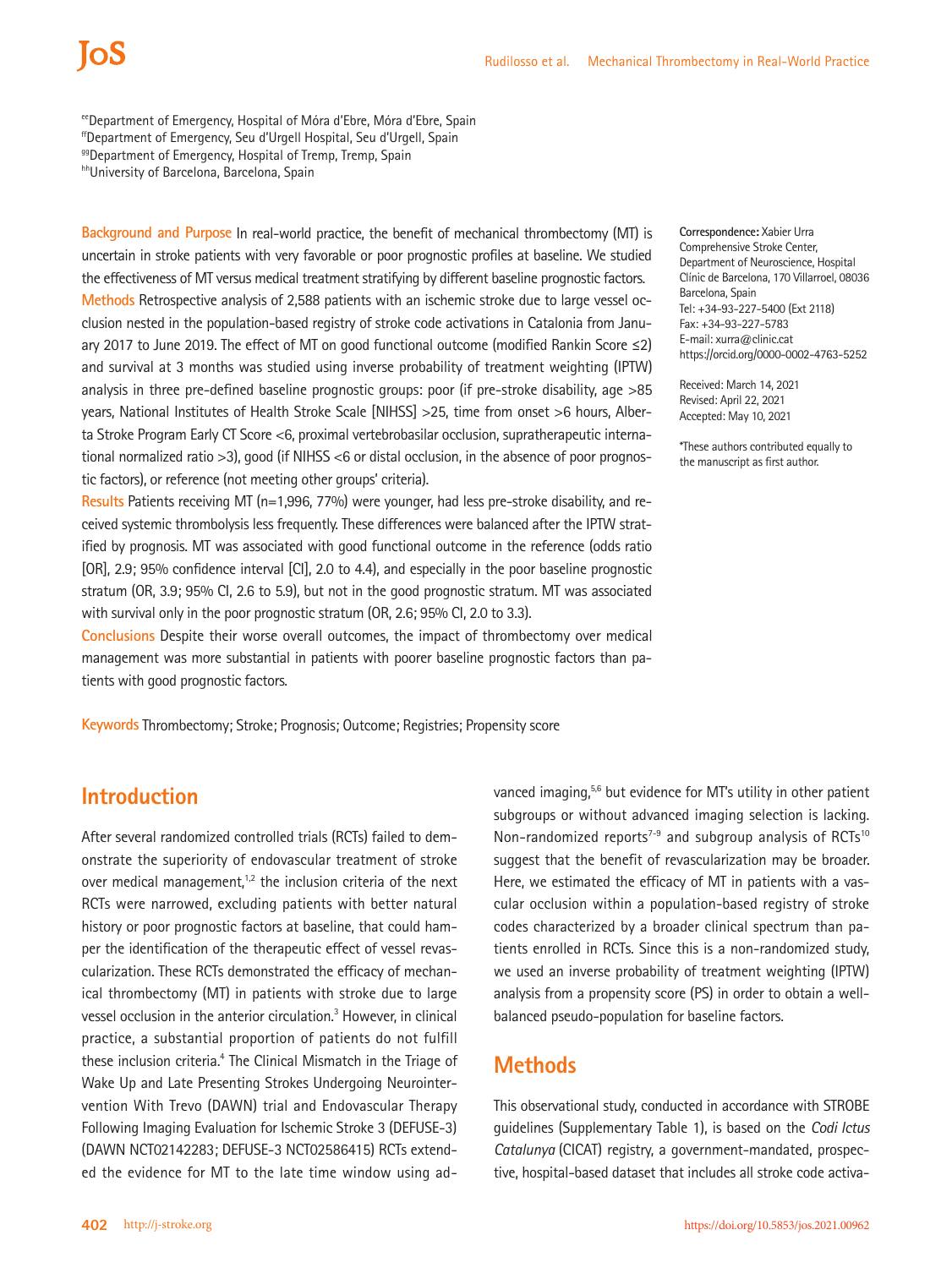tions in Catalonia. We used data from consecutive patients in whom the stroke code was activated directly by the emergency medical services from January 2017 to June 2019. The following variables were registered: demographic information, vascular risk factors, pre-stroke functional status (modified Rankin Scale [mRS]), National Institutes of Health Stroke Scale (NIHSS) at admission, the presence of large vessel occlusion on admission, site of occlusion (proximal occlusion was defined as an intracranial occlusion of the internal carotid, M1 portion of the middle cerebral artery, tandem occlusion, or basilar artery occlusion; distal occlusion was defined as an occlusion distal to M1 portion of the middle cerebral artery, or in the anterior or posterior cerebral artery), revascularization treatment (none, systemic thrombolysis alone, MT with or without thrombolysis), and time metrics including time from onset to imaging and time to revascularization treatment (systemic thrombolysis and MT).

The impact of MT was studied in three pre-defined baseline prognostic groups defined around some of the main inclusion criteria of the pivotal RCTs that demonstrated the efficacy of MT in stroke, selected primarily for being well-established prognostic factors in stroke (not necessarily for potential interactions with the effect of MT). Patients meeting these criteria were classified as the reference prognostic group (premorbid mRS ≤1, age ≤85 years, NIHSS ≤24 and ≥6, time from onset ≤6 hours, Alberta Stroke Program Early CT Score [ASPECTS] ≥6,<sup>11</sup> proximal vascular occlusion in the anterior territory); patients not meeting at least one of the standard inclusion criteria were classified into poor (premorbid mRS >1, age >85 years, NIHSS ≥25, time from onset >6 hours, large infarct with ASPECTS <6, proximal occlusion in the vertebrobasilar territory, supratherapeutic international normalized ratio >3), and good (if NIHSS <6 or distal occlusion in the anterior or posterior territory in the absence of any of the poor-prognosis features) prognostic groups. The primary outcome measures were centrally evaluated 3 months after the stroke and included functional outcome and vital status (good functional outcome defined as mRS ≤2, survival as mRS <6). The univariate distribution of the primary outcome measures was reported in each prognostic group according to the treatment received. Symptomatic intracranial hemorrhage was defined according to the European Cooperative Acute Stroke Study II (ECASS II) criteria.<sup>12</sup> Successful recanalization following MT was defined as a grade 2b or 3 according to the modified thrombolysis in cerebral ischemia scale.13 The ASPECTS score was not a mandatory variable in our registry but may have influenced treatment choice and was used for the study group assignment. For this reason, a sensitivity analysis for the primary outcomes was conducted after multiple data imputations for missing values, including AS-

#### PECTS.

This is a Real-World Evidence (RWE) analysis using the population-based CICAT registry, which satisfies all legal requirements mandated by the local law of personal data protection. The dataset was processed and analyzed according to local and European laws: Regulation (EU) 2016/679 of the European Parliament and of the Council of April 27, 2016, on Data Protection and Spanish Organic Law 3/2018, of December 5, on Protection of Personal Data and guarantee of digital rights. The Ethical Committee at Hospital Clínic approved the study (registry code HCB/2019/0716). Informed consent was waived because of the retrospective nature of the study.

### **Statistical analyses**

Continuous variables were described as mean±standard deviation or median with interquartile range (IQR), as appropriate. Categorical variables as absolute frequencies and percentages, or median with IQR for ordinal categorical variables. We used standardized differences, defined as differences between groups divided by pooled standard deviation, to assess heterogeneity between cohorts for baseline covariables.

To assess the impact of an intervention on the primary outcomes in the absence of randomization, we used an IPTW analysis on PS suitable for multiple confounders in observational studies. The purpose of IPTW analysis is the creation of pseudopopulations with low associations between treatment, confounders and indication bias. This methodological approach produces groups in which the treatment assignment is independent of measured baseline covariates by weighting subjects by the inverse probability of treatment received.<sup>14,15</sup> The estimation of the IPTW was performed calculating the PS from a logistic regression model to receive MT according to the variables described in Table 1 and stabilized by the proportion of MT or medical treatment. IPTW-weighted logistic regression models were used to estimate the odds ratio (OR) and their 95% confidence interval (CI) of good functional outcome and survival at 3 months. These analyses were made for each prognosis stratum and included age, pre-stroke mRS, systemic thrombolysis, NIHSS score, and occlusion site. We checked for the adequate balance of baseline covariates after IPTW analyses in each prognostic stratum by calculating standardized differences, and a difference greater than  $\pm 0.20$  represented a meaningful imbalance.<sup>16</sup> In this analysis, the maximum standardized difference was 0.145, corresponding to baseline mRS for poor prognosis.

The primary analysis did not include the ASPECT scale in IPTW calculation due to a high proportion of missing data (1,324 patients, 1,016 [49%] treated with MT, and 308 [48%] with medical management alone). A sensitivity analysis was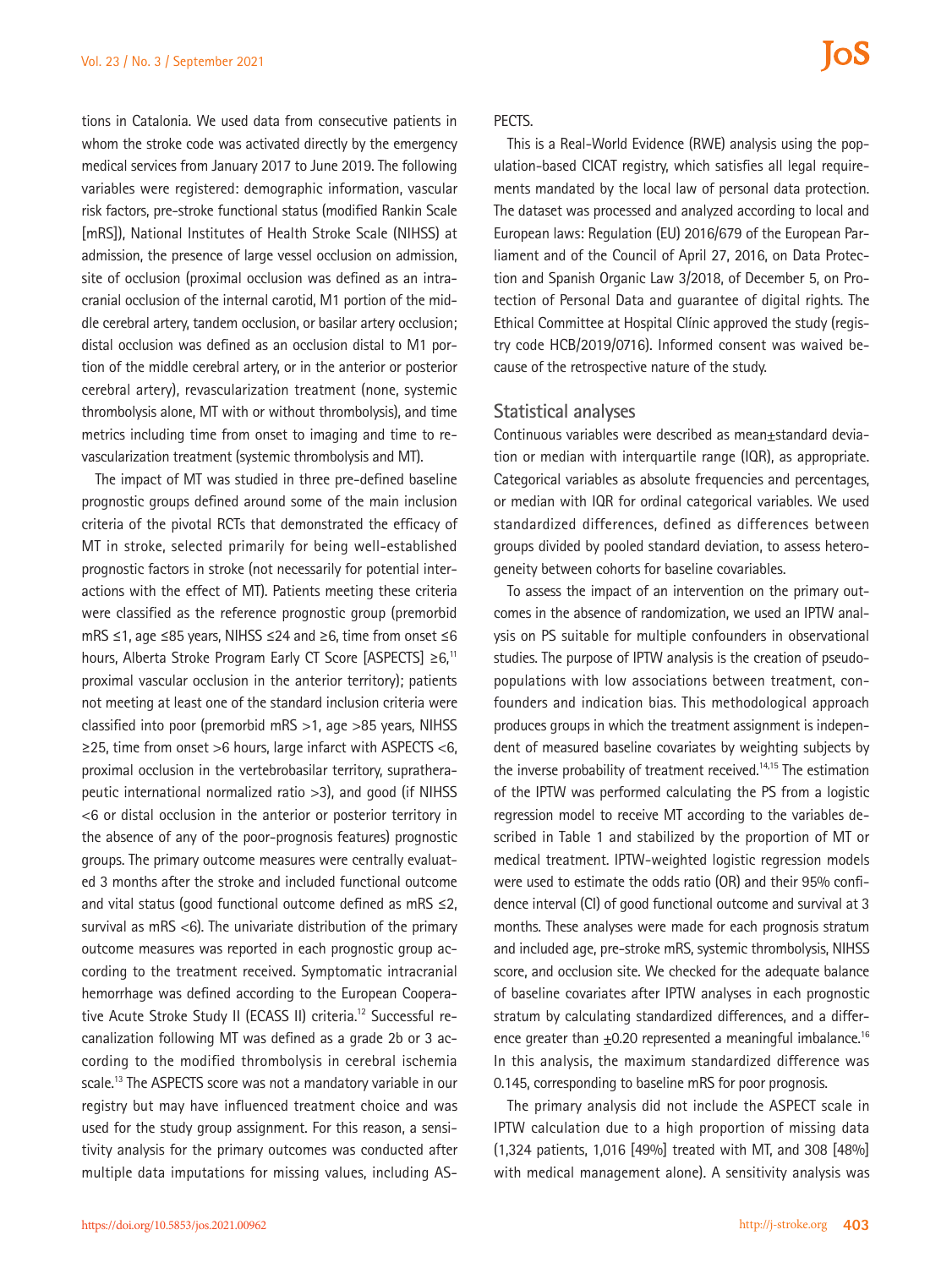|                           | Mechanical thrombectomy |                 |  |  |
|---------------------------|-------------------------|-----------------|--|--|
| Characteristic            | No (n=592)              | Yes $(n=1,996)$ |  |  |
| Age (yr)                  | $75.0 + 13.3$           | $71.0 + 13.6$   |  |  |
| Women                     | 301(51)                 | 965 (48)        |  |  |
| Pre-stroke mRS            |                         |                 |  |  |
| $\leq$ 1                  | 416 (71)                | 1,682 (84)      |  |  |
| >1                        | 176 (29)                | 314(16)         |  |  |
| Systemic thrombolysis     | 423 (71)                | 917(46)         |  |  |
| Hypertension              | 398 (67)                | 1,222 (61)      |  |  |
| Diabetes mellitus         | 131 (22)                | 384 (19)        |  |  |
| Dyslipidemia              | 258 (44)                | 851 (43)        |  |  |
| Atrial fibrillation       | 165(28)                 | 561 (28)        |  |  |
| Coronary heart disease    | 100(17)                 | 280 (14)        |  |  |
| Previous stroke/TIA       | 70 (12)                 | 208(10)         |  |  |
| Smoking habit             | 60 (10)                 | 283 (14)        |  |  |
| <b>NIHSS at admission</b> | $14(7-20)$              | $17(11-21)$     |  |  |
| Delay to imaging (min)    | 158 (93-251)            | 162 (80-310)    |  |  |
| <b>ASPECTS</b>            | $8(6-10)$               | $9(8-10)$       |  |  |
| Occlusion site            |                         |                 |  |  |
| M <sub>2</sub> , ACA, PCA | 232 (39)                | 350 (18)        |  |  |
| M1                        | 196 (33)                | 1,009(51)       |  |  |
| TICA/Tandem               | 154 (26)                | 516 (26)        |  |  |
| <b>VB</b>                 | 10(2)                   | 121(6)          |  |  |

**Table 1.** Baseline characteristics of the treatment groups

Values are presented as mean $\pm$ standard deviation, number (%), or median (interquartile range). Standard difference was considered acceptable if not qreater than  $+0.20$ .

mRS, modified Rankin Scale; TIA, transient ischemic attack; NIHSS, National Institutes of Health Stroke Scale; ASPECTS, Alberta Stroke Program Early CT Score; M2, second segment of the middle cerebral artery; ACA, anterior cerebral artery; PCA, posterior cerebral artery; M1, first segment of the middle cerebral artery; TICA, terminal internal carotid artery; VB, vertebro-basilar.

made, including the ASPECTS scale with missing data imputation to the previously described logistic regression model. We used the expectation-maximization algorithm, $17$  which relies on the flexible and reasonable missing at random assumption using age, sex, delay to radiological evaluation, NIHSS, mRS, comorbidities as hypertension, diabetes, dyslipidemia, atrial fibrillation, coronary heart disease, presence of a previous stroke, actual smoke, and presence of distal occlusion.

We calculated the number needed to treat (NNT) for saving a patient from poor outcomes. NTT was estimated according to logistic regression models used in the primary analysis adapting the calculation proposed by Bender and Blettner<sup>18</sup> and Bender et al. $^{19}$  to present context by means:

$$
NNT = \frac{1}{(OR - 1) \times P_0} + \frac{OR}{(OR - 1) \times (1 - P_0)}
$$



**Figure 1.** Study selection process. The flow-diagram shows the patients included in the analysis. TIA, transient ischemic attack; SAH, subarachnoid hemorrhage. \*Missing values were vascular risk factors (hypertension, diabetes mellitus, dyslipidemia, atrial fibrillation, coronary heart disease, previous stroke/TIA, smoking habit variables) in 401 patients, delay to imaging in 214, and occlusion site in 503.

Where OR was estimated from IPTW-weighted logistic regression models and  $P_0$  was the proportion of non-event.

In all statistical analyses, we applied a two-sided type I error of 5%. SPSS version 25 (IBM Co., Armonk, NY, USA) and SAS version 9.4 (SAS Institute Inc., Cary, NC, USA) were used for the analysis.

# **Results**

### **Characteristics of the cohort**

From 15,774 stroke code activations during the study period, 10,117 had an ischemic stroke, and 3,989 had a vessel occlusion identified on initial imaging. After excluding patients with missing information, the analysis included 2,588 patients (Figure 1). Patients excluded from the analysis were younger and received systemic thrombolysis in a lower proportion than those included, but the other variables showed similar distribution according to the standard difference values (Supplementary Table 2).

In the whole study cohort, 1,996 patients received MT and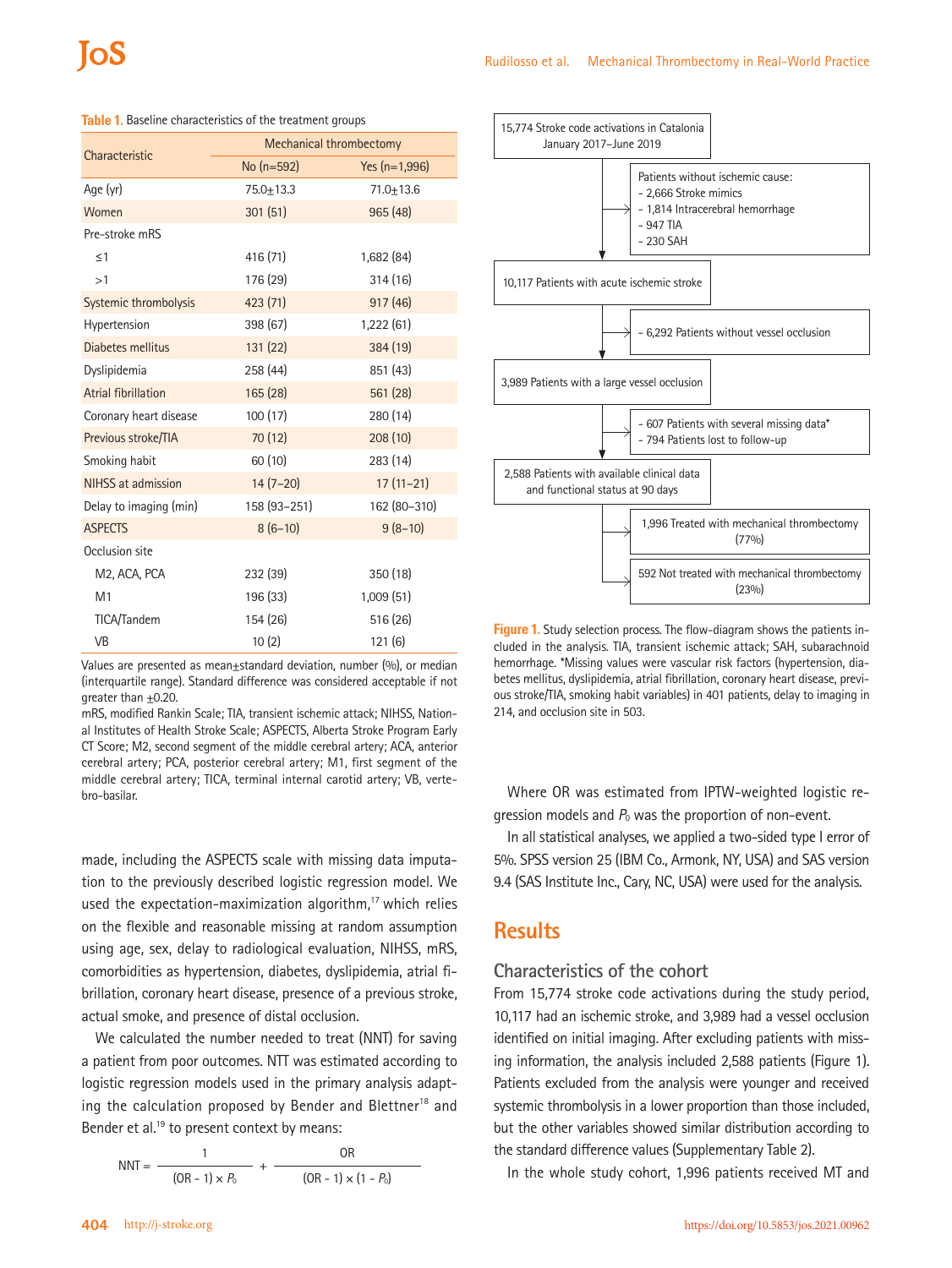592 medical management alone. Successful recanalization was achieved in 83% of patients treated with MT. Patients receiving MT were more likely to belong to the reference and poor category groups, were younger, had less pre-stroke disability, received systemic thrombolysis less frequently, and had better ASPECTS scores (Table 1). The pre-defined prognostic groups according to baseline characteristics included 976 patients (38%) in the reference group, 1,191 patients (46%) in the poor prognosis group, and 421 patients (16%) in the good prognosis group. The description of the prognostic factors determining group assignment is detailed in Supplementary Table 3.

## **Clinical outcome distributions without IPTW adjustment**

The functional status at 3 months in the study cohort accord-

ing to the treatment received in each prognostic group without IPTW adjustment are summarized in Figure 2. Any hemorrhage in follow-up imaging was more frequently found in patients treated with MT compared to those treated with only medical treatment in all prognosis subgroups (Table 2).

### **Primary outcome results: IPTW analysis**

The standard differences of the clinical and radiological variables at baseline between patients who received MT and those who received medical treatment alone were adequately balanced after IPTW in the whole cohort (Figure 3) and stratified by prognostic groups (Supplementary Table 4). In the IPTW logistic regression model, MT was related to good outcomes in the subgroups of reference (OR, 2.94; 95% CI, 1.96 to 4.35; *P*<0.0001) and poor prognosis (OR, 3.85; 95% CI, 2.56 to 5.88;



**Figure 2.** Primary outcome measures without inverse probability of treatment weighting adjustment. The Sankey diagram showing the treatment and outcomes in each baseline prognostic category. MT, mechanical thrombectomy; mRS, modified Rankin Scale.

| Outcome                       | Whole cohort                |                          | Good prognostic group       |                        | Reference prognostic group  |                        | Poor prognostic group       |                        |
|-------------------------------|-----------------------------|--------------------------|-----------------------------|------------------------|-----------------------------|------------------------|-----------------------------|------------------------|
|                               | <b>Medical</b><br>$(n=592)$ | <b>MT</b><br>$(n=1,996)$ | <b>Medical</b><br>$(n=181)$ | <b>MT</b><br>$(n=240)$ | <b>Medical</b><br>$(n=140)$ | <b>MT</b><br>$(n=836)$ | <b>Medical</b><br>$(n=271)$ | <b>MT</b><br>$(n=920)$ |
| <b>TICI 2b/3</b>              |                             | 1,658 (83)               |                             | 198 (83)               |                             | 700 (84)               |                             | 760 (83)               |
| Hemorrhagic<br>transformation | 82(14)                      | 450 (23)                 | 25(14)                      | 51(21)                 | 24(17)                      | 208(25)                | 33 (12.18)                  | 191 (21)               |
| H11                           | 15(3.8)                     | 151(9.4)                 | 2(1.5)                      | 22(11)                 | 2(2.2)                      | 70(10)                 | 11(6.63)                    | 59(8.0)                |
| H <sub>12</sub>               | 20(5.0)                     | 126(7.8)                 | 8(5.8)                      | 8(4.2)                 | 6(6.5)                      | 64(9.3)                | 6(3.61)                     | 54(7.4)                |
| PH <sub>1</sub>               | 17(4.3)                     | 65(4.0)                  | 5(3.6)                      | 8(4.2)                 | 8(8.6)                      | 29(4.2)                | 4(2.41)                     | 28(3.8)                |
| PH <sub>2</sub>               | 16(4.0)                     | 60(3.7)                  | 8(5.8)                      | 3(1.6)                 | 3(3.2)                      | 28(4.1)                | 5(3.01)                     | 29(4.0)                |
| rPH                           | 14(3.5)                     | 48(3.0)                  | 2(1.5)                      | 10(5.2)                | 5(5.4)                      | 17(2.5)                | 7(4.22)                     | 21(2.9)                |
| NIHSS at 24-36 hr             | $11(4-20)$                  | $8(3-18)$                | $3(1-9)$                    | $5(1-12)$              | $16(6-20.5)$                | $8(3-16)$              | $17(8-21)$                  | $11(3-20)$             |

**Table 2.** Clinical course, radiological outcomes, and safety outcome measures

Values are presented as number (%) or median (interquartile range).

MT, mechanical thrombectomy; TICI, thrombolysis in cerebral ischemia; HI1, hemorrhagic infarction type 1 (small petechiae along the margins of the infarct); HI2, hemorrhagic infarction type 2 (confluent petechiae within the infarcted area but no space-occupying effect); PH1, parenchymal hematoma (blood clots in ≤30% of the infarcted area with some slight space-occupying effect); PH2, parenchymal hematoma (blood clots in >30% of the infarcted area with a substantial space-occupying effect); rPH, remote parenchymal hematoma; NIHSS, National Institutes of Health Stroke Scale.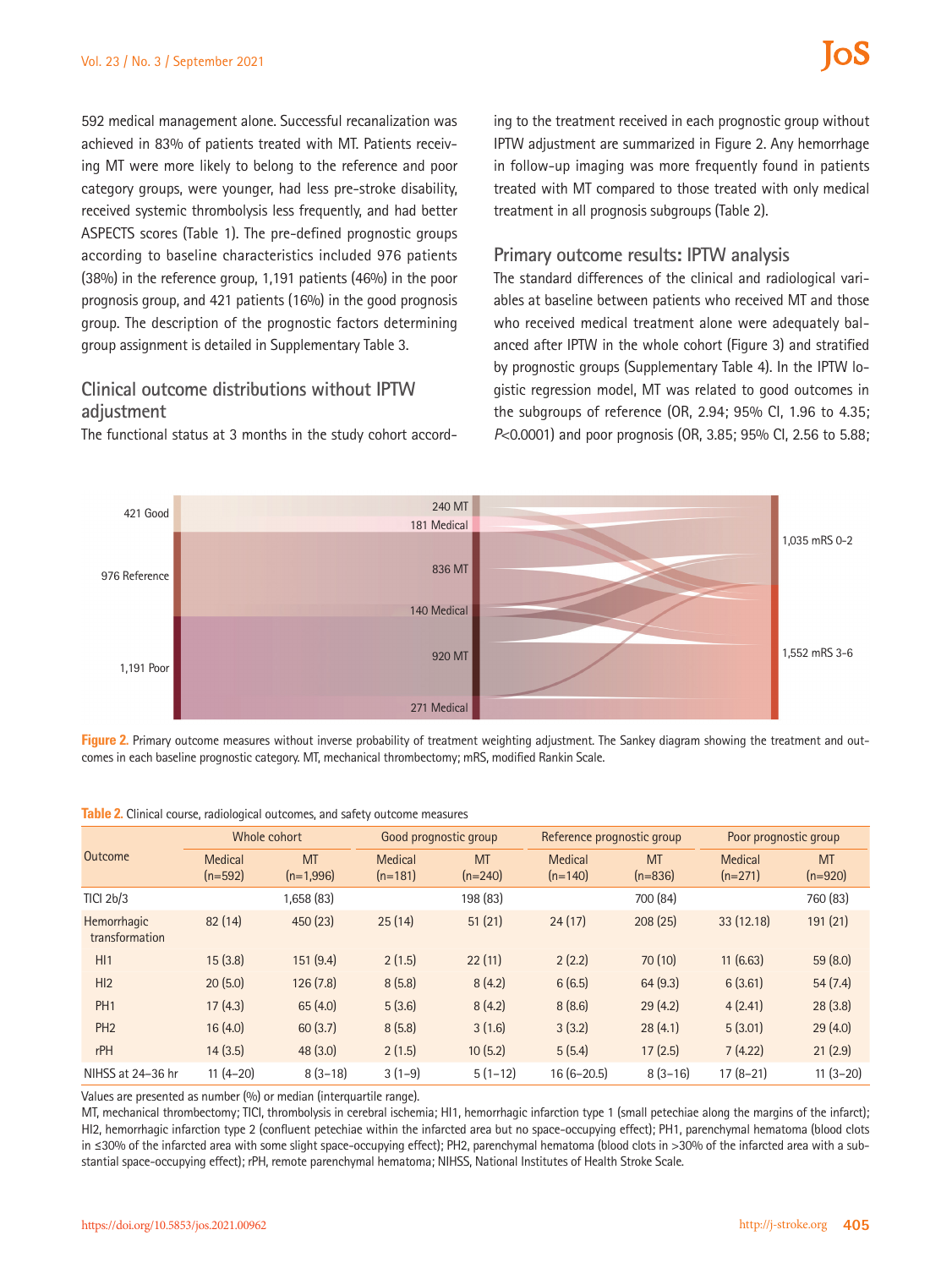

**Figure 3.** Standardized differences before and after inverse probability of treatment weighting (IPTW). Standardized differences between mechanical thrombectomy and medical treatment before and after IPTW. mRS, modified Rankin Scale; TIA, transient ischemic attack; NIHSS, National Institutes of Health Stroke Scale.

|  |  |  | Table 3. Main and sensitivity analysis for outcome by logistic regression models with IPTW |
|--|--|--|--------------------------------------------------------------------------------------------|
|--|--|--|--------------------------------------------------------------------------------------------|

|                            |             | Main analysis                       |          |                                              | Sensitivity analysis                                                      |          |                                             |
|----------------------------|-------------|-------------------------------------|----------|----------------------------------------------|---------------------------------------------------------------------------|----------|---------------------------------------------|
| Primary outcome variables  | Percent (%) | Logistic regression analyses (IPTW) |          |                                              | Logistic regression analyses (IPTW)<br>including ASPECTS (imputed values) |          |                                             |
|                            |             | OR (95% CI)                         | P        | <b>NNT (95% CI)</b>                          | OR (95% CI)                                                               | P        | <b>NNT (95% CI)</b>                         |
| Whole cohort               |             |                                     |          |                                              |                                                                           |          |                                             |
| Good outcome               | 40          | $2.44(1.96 - 2.94)$                 | < 0.0001 | 5(4 to 7)                                    | $1.82$ (1.52-2.22)                                                        | < 0.0001 | 7(5 to 10)                                  |
| Survival                   | 79          | $2.04(1.67-2.5)$                    | < 0.0001 | 11 (9 to 14)                                 | $1.33(1.08 - 1.67)$                                                       | 0.009    | 23 (14 to 85)                               |
| Good prognostic group      |             |                                     |          |                                              |                                                                           |          |                                             |
| Good outcome               | 59          | $1.23(0.85 - 1.79)$                 | 0.270    | 21 (−41 to $\infty$ to 7)                    | $1.28(0.88 - 1.89)$                                                       | 0.207    | 18 ( $-41$ to ∞ to 7)                       |
| Survival                   | 90          | $0.69$ $(0.35 - 1.37)$              | 0.293    | $26$ (-34 to $\infty$ to 8)                  | $0.65$ $(0.33 - 1.28)$                                                    | 0.218    | 22 $(-34 \text{ to } \infty \text{ to } 7)$ |
| Reference prognostic group |             |                                     |          |                                              |                                                                           |          |                                             |
| Good outcome               | 47          | $2.94(1.96 - 4.35)$                 | < 0.0001 | 4(3 to 7)                                    | $2.78(1.89 - 4.17)$                                                       | < 0.0001 | 5(3 to 7)                                   |
| Survival                   | 84          | $1.32(0.83 - 2.08)$                 | 0.243    | 31 $(-37 \text{ to } \infty \text{ to } 12)$ | $1.11(0.68 - 1.82)$                                                       | 0.679    | 75 ( $-18$ to $\infty$ to 14)               |
| Poor prognostic group      |             |                                     |          |                                              |                                                                           |          |                                             |
| Good outcome               | 28          | $3.85(2.56 - 5.88)$                 | < 0.0001 | $4(2 \text{ to } 5)$                         | $1.89(1.35 - 2.7)$                                                        | 0.0002   | 8 (4 to 16)                                 |
| Survival                   | 70          | $2.56(1.96-3.33)$                   | < 0.001  | 7(6 to 9)                                    | $1.27(0.94 - 1.69)$                                                       | 0.121    | 22 $(-80 \text{ to } \infty \text{ to } 9)$ |

IPTW, inverse probability of treatment weighting; ASPECTS, Alberta Stroke Program Early CT Score; OR, odd ratio; CI, confidence interval; NNT, number needed to treat.

*P*<0.0001), but not in the good prognostic category (OR, 1.23; 95% CI, 0.85 to 1.79; *P*=0.27). MT was associated with survival only in the poor prognosis category (OR, 2.56; 95% CI, 1.96 to 3.33; *P*<0.001), more details are shown in Table 3 and Figure 4. Consequently, the NNT for good outcome was 4 (95% CI, 3 to 7) in the reference prognosis group, 4 (95% CI, 2 to 5) in the poor prognosis group, and not interpretable because the CI does not include the NNT value in the good prognosis group (21; 95% CI, –41 to ∞ to 7).

## **Sensitivity analysis**

The sensitivity analyses after multiple data imputations con-

firmed the associations between MT and functional outcome. MT remained associated with good outcomes in the reference and poor baseline prognosis category groups. MT was associated with survival in the whole cohort of the sensitive analysis but did not reach signification when assessed for each prognostic category (Table 3 and Figure 4).

## **Discussion**

This sizeable and representative population-based registry confirmed the benefit from MT in terms of functional outcome and survival in real-life practice, mainly in patients with non-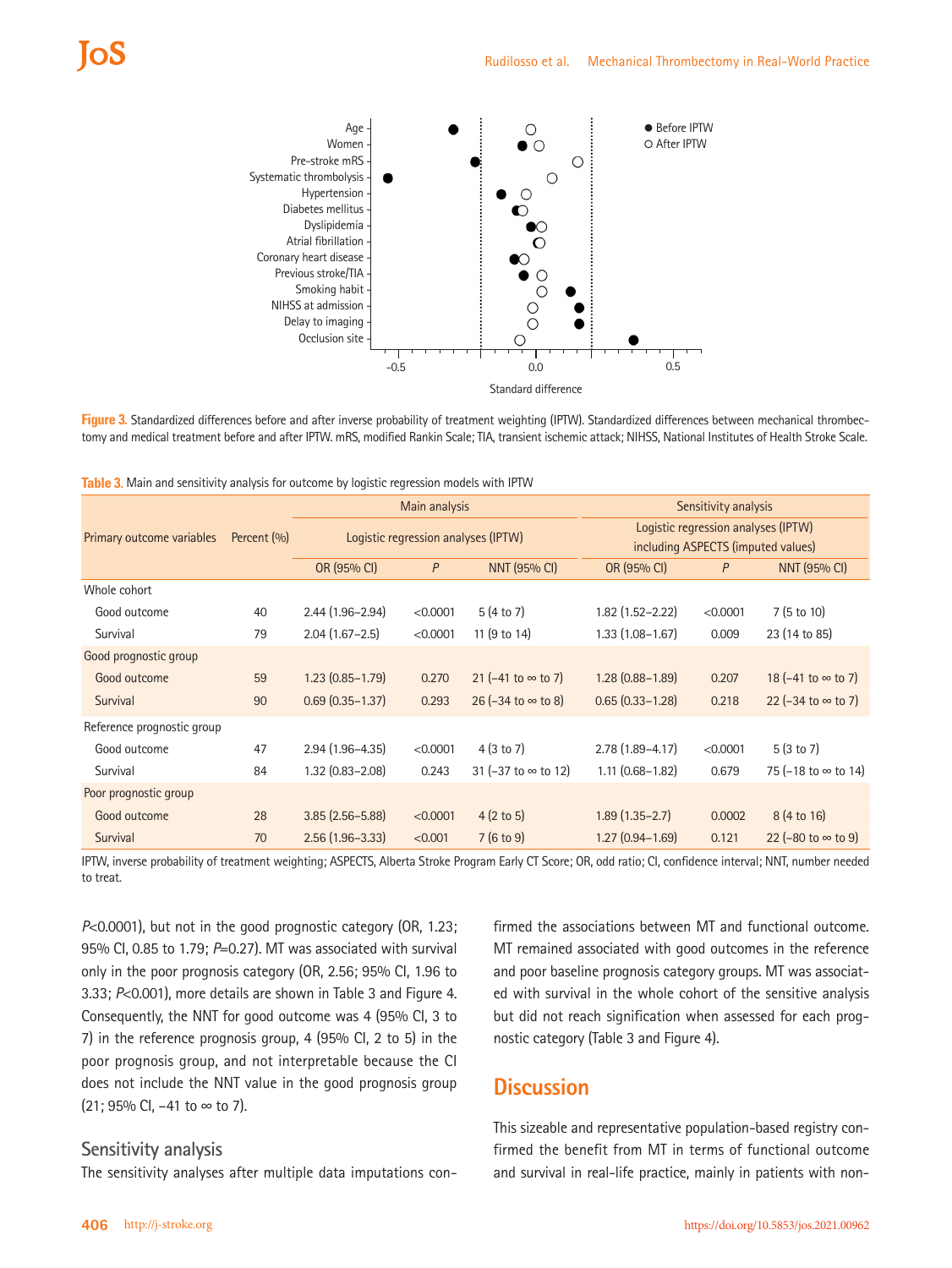

Figure 4. Primary outcome analysis. The forest plots illustrate the treatment effect in each group in terms of good functional outcome and survival in the main analysis (A) and in the sensitive analysis (B) after inverse probability of treatment weighting (IPTW) analysis. The sensitive IPTW analysis included the Alberta Stroke Program Early CT Score (ASPECTS) variable in the IPTW calculation after missing data imputation. OR, odds ratio; CI, confidence interval; MT, mechanical thrombectomy.

favorable prognostic factors at baseline. Consequently, it also suggested that the effect of MT was not homogenous in all patients with stroke and vessel occlusion, raising doubts on the efficacy of current revascularization techniques in patients with specific characteristics such as mild symptoms or distal occlusions. In contrast, patients with the poorest prognostic factors benefit substantially from MT.

The concerns about the external validity of the results generated in large RCTs addressing the efficacy of MT in large vessels occlusions are emphasized by the finding that in this

multi-center registry reflecting clinical practice in Catalonia, more than half of the patients treated with MT did not meet the main inclusion/exclusion criteria used in most of the studies that confirmed the efficacy of MT versus best medical treatment. These results are reassuring when dealing with such patients and raise the question of whether the efficacy of MT in certain subgroups of patients may be best tested in studies like this, rather than in randomized clinical trials that are sometimes unpractical and whose results may not be generalized to all patients.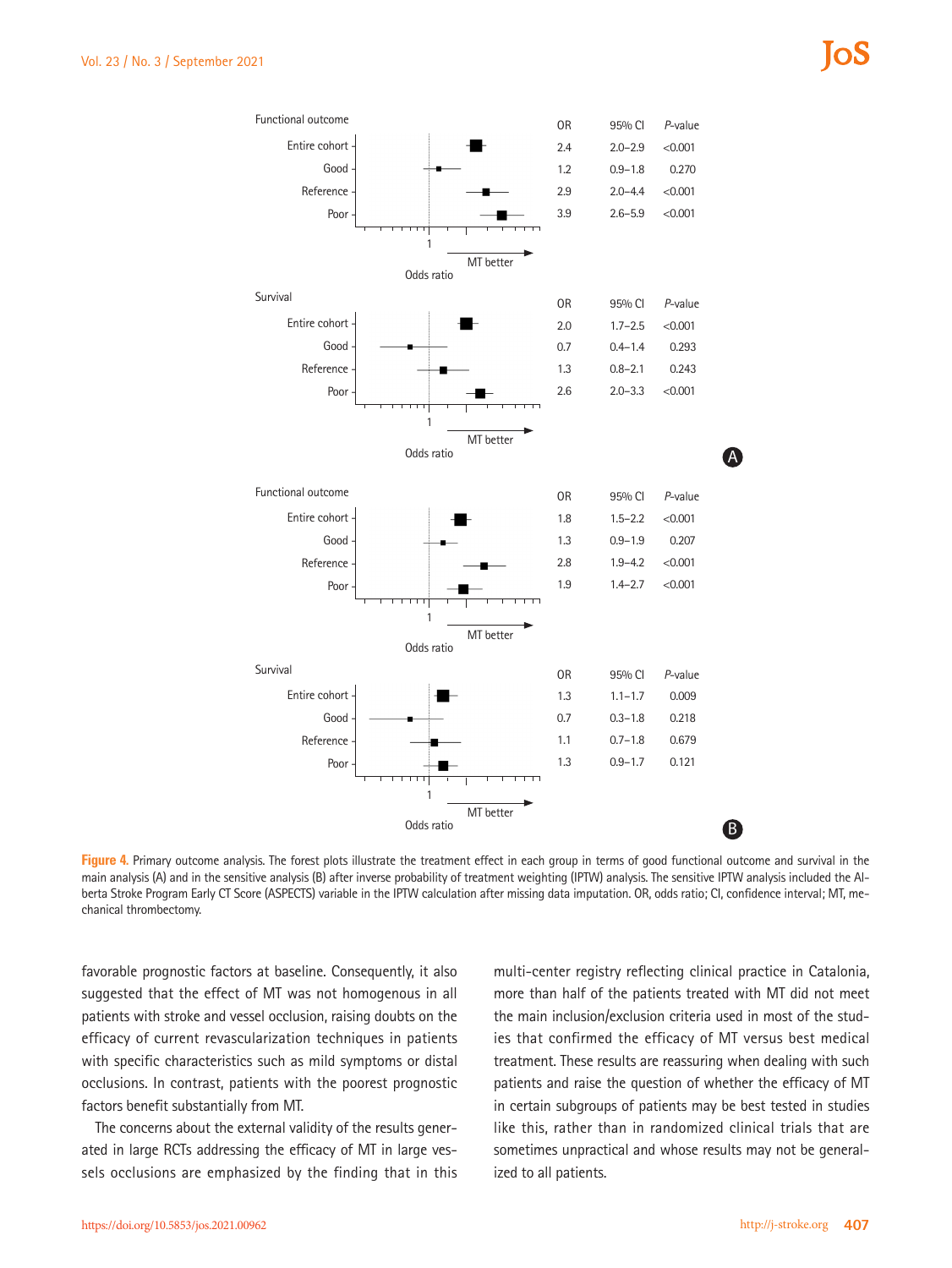Although the severity of the symptoms did not significantly modify MT's effect in subgroup analyses of the thrombectomy RCTs,<sup>3</sup> as usual in most designs of RCTs, included patients are relatively homogeneous, which induces a selection bias. In the end, the vast majority of patients in those trials had moderate to severe strokes. Our registry has good internal validity and confirms the findings of observational reports describing decreased MT benefits in patients with milder strokes.<sup>20-22</sup> Overall, the evidence suggests that the risk of futile endovascular intervention is highest in patients with low NIHSS at baseline or distal occlusions. It is expected that the results of the ongoing Minor Stroke Therapy Evaluation RCT (NCT03796468) will shed light on the efficacy of MT in patients with mild strokes.

Inversely, patients included in the poor baseline prognostic stratum benefited as much as patients in the reference prognostic stratum. This is in line with recent observations describing few complications and potential benefits of thrombectomy in groups of patients with large infarctions, $7,10$  or other poor prognostic factors such as poor collateral circulation<sup>8</sup> and older age.<sup>23</sup> At the same time, these results support the use of broad inclusion criteria in RCTs testing MT in stroke, as excluding patients with certain poor prognostic factors may paradoxically reduce the treatment's effect size.<sup>24</sup> Nevertheless, the overall clinical outcome is still poor in about two out of three patients of this subgroup of patients, meaning that they may benefit from better revascularization techniques, additional neuroprotectant strategies, or even improved imaging selection to identify extensive irreversible damage better. Although perfusion imaging is commonly used to select patients in the late time window in our population, technical parameters and operative criteria differed between centers, and quantitative data were not available in the registry.

The study has some limitations, primarily linked to its observational design, mainly the obvious prescription bias we tried to overcome with the IPTW statistical analysis technique. However, observational studies performed in large multicenter cohorts are vital to confirm the real-life clinical impact of the effect of interventions proved to be beneficial in clinical trials. The assessment of the baseline ischemic lesion using ASPECTS was optional in the registry and was available only in half of the patients, not allowing us to include it in the calculation of the IPTW. However, in the sensitivity analysis using missing imputation for patients without the ASPECTS value, the effect of MT on functional outcome and survival was similar to that of the main analysis, despite a reduced effect in the poor prognostic stratum (non-significant trend for survival), which reflects the prognostic value of ASPECTS. The evidence in favor of thrombectomy has gradually changed over time, and it

could be argued that the definition of the groups in the study could be done differently. However, the objective of this analysis was not to study the effect of each specific prognostic factor, but to compare the impact of MT across different prognostic groups in a way that tries to minimize the influence of confounding factors. This is the main strength of the primary results of the study, stressing that the impact of MT is greater in patients with poorer overall prognosis.

# **Conclusions**

This RWE analysis of a population-based registry reassures physicians considering MT for patients with poor prognostic indicators at baseline. Conversely, it suggests that extending the utility of MT to specific subgroups of patients with better natural history may require further research and technical advances.

# **Supplementary materials**

Supplementary materials related to this article can be found online at https://doi.org/10.5853/jos.2021.00962.

# **Disclosure**

The authors have no financial conflicts of interest.

## **Acknowledgments**

We thank Martha Vargas and Guillem Gallofre for handling the databases for this study. This work was supported by grants from Fondo de Investigacions Sanitarias of the Institut de Salud Carlos III to Ángel Chamorro and Xabier Urra (FIS-ISCIII PI18/00444) co-financed by the Fondo Europeo de Desarrollo Regional (FEDER). Xabier Urra is sponsored by the Instituto de Salud Carlos III, reference number INT19/00020, and by the European Social Fund (The ESF–Investing in your future). Salvatore Rudilosso receives funding from the Institute of Health Carlos III, with a Grant for Health Research (CM18/00116).

## **Catalan Stroke Code and Reperfusion (Cat-SCR) Consortium**

Bellvitge, Hospitalet de Llobregat (Pere Cardona; Helena Quesada; Blanca Lara; Andrés Paipa; Ana Nuñez Guillen; Roger Barranco; Lucia Aja; Paloma Mora; Oscar Chirife; Sonia Aixut; Maria Angeles de Miquel; Toni Martínez-Yelamos). Vall d'Hebron, Barcelona (Carlos Molina; Marta Rubiera; Jorge Pagola; David Rodríguez-Luna; Sandra Boned; Marian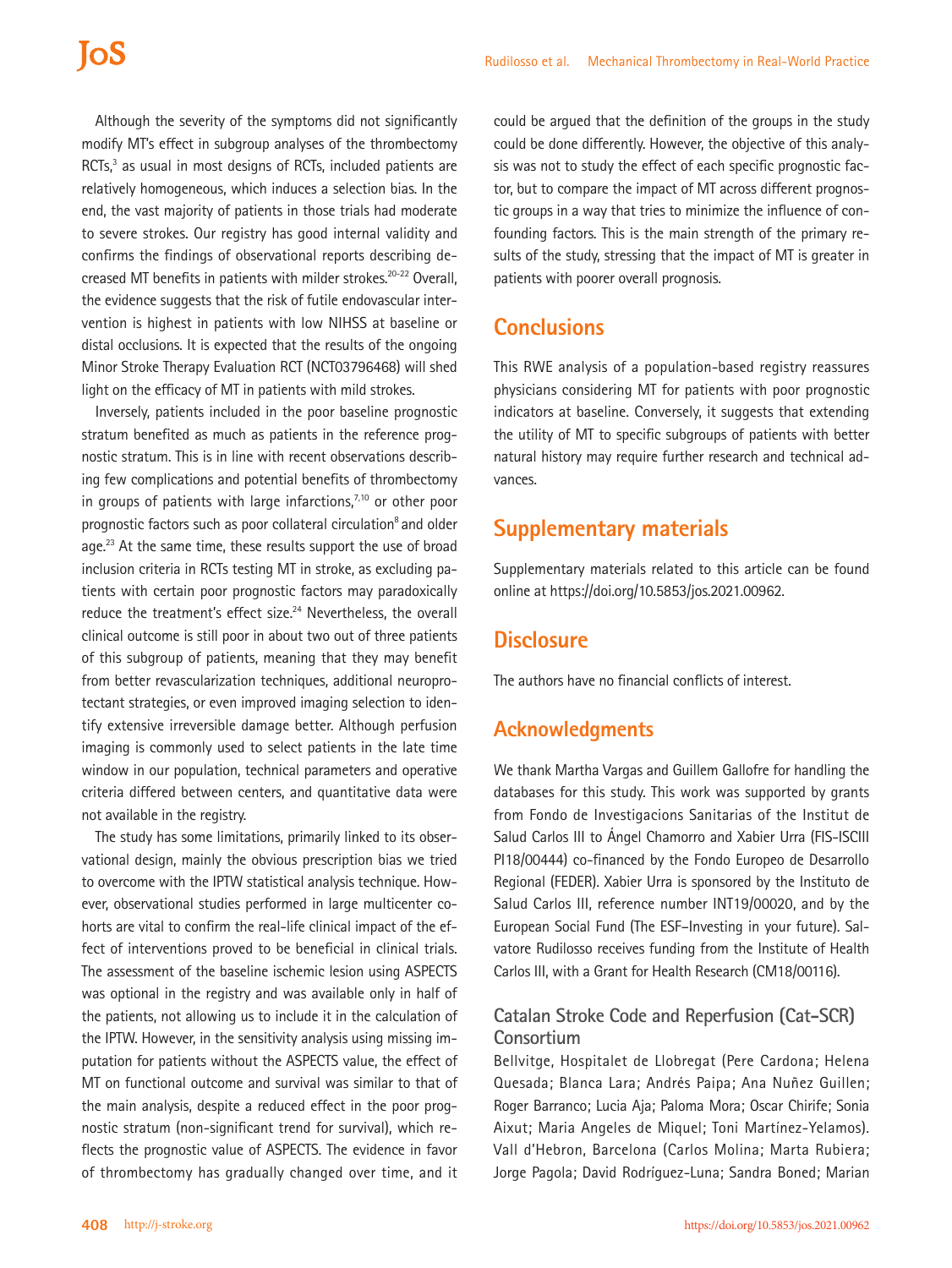Muchada; Alejandro Tomasello; Marc Ribó; Carlos Piñana; Manuel Requena; Matías Deck; Alvaro Garcia-Tornel; Marta Olivé; Noelia Rodriguez; Jesus Juega). Clínic, Barcelona (Ángel Chamorro; Sergio Amaro; Xabier Urra; Laura Llull; Arturo Renú; Salvatore Rudiloso; Juan M. Macho; Jordi Blasco; Luis San Roman Manzanera; Antonio López; Federico Zarco; Ramón Torné; Ricard Valero; Víctor Obach, Víctor Vera; Alejandro Rodriguez; Martha Vargas; Carlos Laredo). Germans Trias, Badalona (Mònica Millán; Natalia Pérez de la Ossa; Meritxell Gomis; Laura Dorado; María Hernández-Pérez; Anna Ramos; Alejandro Bustamante; Sebastiá Remollo; Carlos Castaño, Mariano Werner). Sant Pau, Barcelona (Joan Martí-Fàbregas; Raquel Delgado-Mederos; Alejandro Martínez-Domeño; Pol Camps-Renom; Luis Prats-Sánchez; Daniel Guisado-Alonso; Marina Guasch-Jiménez; Rebeca Marín Bueno; Jordi Branera-Pujol; José Pablo Martínez, Lavinia Dinia). Joan XXIII, Tarragona (Anna Pellisé; Xavier Ustrell; Alan Flores; Laia Seró). Josep Trueta, Girona (Joaquín Serena; Yolanda Silva; Mikel Terceño; Saima Bashir; Víctor Vera; Alan Murillo). Mútua de Terrassa (Jerzy Krupinski; Sonia Huertas; Jessica Molina; Georgina Figueras; Sarah Besora). Mar, Barcelona (Ana Rodríguez-Campello; Jaume Roquer; Ángel Ois; Eva Giralt-Steinhauer; Elisa Cuadrado-Godia; Jordi Jiménez-Conde; Elio Vivas; Polo Guimaraens). Taulí, Sabadell (David Cánovas; Maria del Carmen Garcia; Jordi Estela; Joan Perendreu; Nicolas Romero; Roberto Eduardo Correa; Oriol Barrachina). Moisès Broggi, Sant Joan Despií (Manuel Gómez-Choco; Sonia M. García; Maria Àngels Font Padrós; Juan José Mengual Chirife, Luis Mena Romo). Mataró (Ernest Palomeras; Virginia Casado; Nicolau Guanyabens; Marta Álvarez). Camils–Garraf (Esther Catena; José Luis Camacho Velásquez). Arnau de Vilanova, Lleida (Francisco Purroy; Gerard Mauri Capdevila; Cristina Garcia). Alt Penedès–Vilafranca (Esther Catena, Jessica García Alhama; Irene Bragado Trigo). Igualada (Jordi Monedero; Mònica Perecaula, Luis Guillermo Casanovas; Carla Colom). Granollers (Dolores Cocho; Adela Rios González). Verge de la Cinta, Tortosa (Juanjo Baiges; Josep Zaragoza; Sonia Escalante; Patricia Esteve). Vic (Josep Maria Aragonés). Althaia, Manresa (Júlia Saura; Josep Maria Soler-Insa; Natalia Mas). Campdevànol (Glòria Diaz; Margarida Vergés). Figueres (Xavier Costa; Liseth Molina). Palamós (M. Cruz Alemendros; Marc Pérez; Ana Cabanelas; Olga Belchi). Olot (Maria Rybyeba). Cerdanya (Miquel Barceló). Mora Ebre (Dolors Carrión). Seu Urgell (Carmen Repullo). Tremp (Eduard Sanjurjo). Oficina Seguiment (avaluació clínica 3m) (Mercè Salvat-Plana; Josep Roig; Verònica Hidalgo; Olga Fagúndez; Victòria Sala). SEM (Anabel Alonso; Marisol Querol; Montse Gorchs; Xavier Jiménez; Maria Àngels Mora).

# **References**

- 1. Broderick JP, Palesch YY, Demchuk AM, Yeatts SD, Khatri P, Hill MD, et al. Endovascular therapy after intravenous t-PA versus t-PA alone for stroke. *N Engl J Med* 2013;368:893- 903.
- 2. Chimowitz MI. Endovascular treatment for acute ischemic stroke—still unproven. *N Engl J Med* 2013;368:952-955.
- 3. Goyal M, Menon BK, van Zwam WH, Dippel DW, Mitchell PJ, Demchuk AM, et al. Endovascular thrombectomy after largevessel ischaemic stroke: a meta-analysis of individual patient data from five randomised trials. *Lancet* 2016;387:1723-1731.
- 4. Urra X, Abilleira S, Dorado L, Ribó M, Cardona P, Millán M, et al. Mechanical thrombectomy in and outside the REVASCAT trial: insights from a concurrent population-based stroke registry. *Stroke* 2015;46:3437-3442.
- 5. Nogueira RG, Jadhav AP, Haussen DC, Bonafe A, Budzik RF, Bhuva P, et al. Thrombectomy 6 to 24 hours after stroke with a mismatch between deficit and infarct. *N Engl J Med* 2018; 378:11-21.
- 6. Albers GW, Marks MP, Kemp S, Christensen S, Tsai JP, Ortega-Gutierrez S, et al. Thrombectomy for stroke at 6 to 16 hours with selection by perfusion imaging. *N Engl J Med* 2018;378: 708-718.
- 7. Sarraj A, Hassan AE, Savitz S, Sitton C, Grotta J, Chen P, et al. Outcomes of endovascular thrombectomy vs medical management alone in patients with large ischemic cores: a secondary analysis of the optimizing patient's selection for endovascular treatment in acute ischemic stroke (SELECT) study. *JAMA Neurol* 2019;76:1147-1156.
- 8. Renú A, Laredo C, Montejo C, Zhao Y, Rudilosso S, Macias N, et al. Greater infarct growth limiting effect of mechanical thrombectomy in stroke patients with poor collaterals. *J Neurointerv Surg* 2019;11:989-993.
- 9. Renú Jornet A, Urra X, Laredo C, Montejo C, Rudilosso S, Llull L, et al. Benefit from mechanical thrombectomy in acute ischemic stroke with fast and slow progression. *J Neurointerv Surg* 2020;12:132-135.
- 10. Román LS, Menon BK, Blasco J, Hernández-Pérez M, Dávalos A, Majoie CBLM, et al. Imaging features and safety and efficacy of endovascular stroke treatment: a meta-analysis of individual patient-level data. *Lancet Neurol* 2018;17:895- 904.
- 11. Kaesmacher J, Chaloulos-Iakovidis P, Panos L, Mordasini P, Michel P, Hajdu SD, et al. Mechanical thrombectomy in ischemic stroke patients with alberta stroke program early computed tomography score 0-5. *Stroke* 2019;50:880-888.
- 12. Hacke W, Kaste M, Fieschi C, von Kummer R, Davalos A, Mei-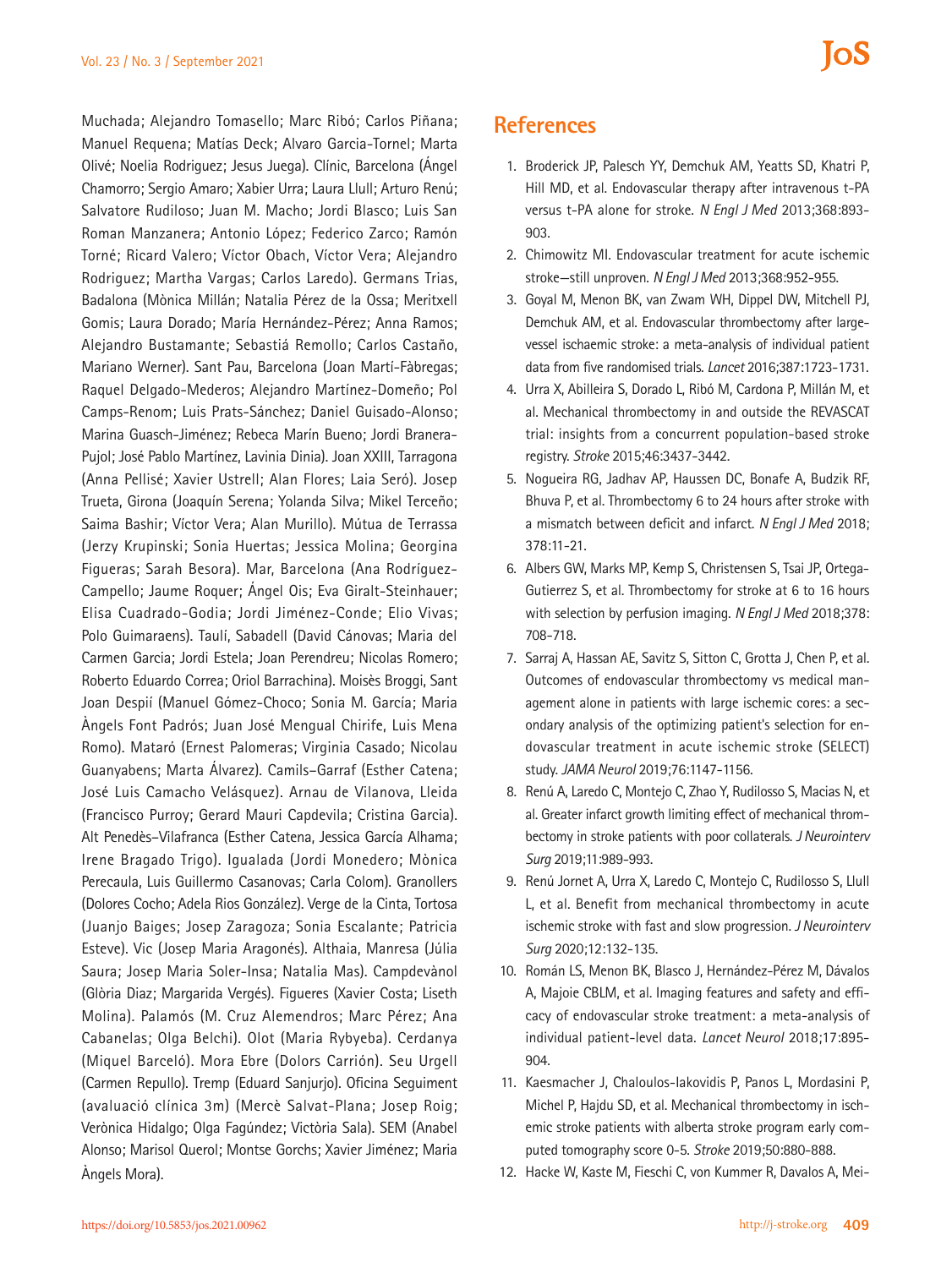er D, et al. Randomised double-blind placebo-controlled trial of thrombolytic therapy with intravenous alteplase in acute ischaemic stroke (ECASS II). Second European-Australasian Acute Stroke Study Investigators. *Lancet* 1998;352:1245- 1251.

- 13. Khatri P, Hill MD, Palesch YY, Spilker J, Jauch EC, Carrozzella JA, et al. Methodology of the interventional management of stroke III trial. *Int J Stroke* 2008;3:130-137.
- 14. Austin PC, Stuart EA. Moving towards best practice when using inverse probability of treatment weighting (IPTW) using the propensity score to estimate causal treatment effects in observational studies. *Stat Med* 2015;34:3661-3679.
- 15. Austin PC. Using the standardized difference to compare the prevalence of a binary variable between two groups in observational research. *Commun Stat Simul Comput* 2009;38:1228- 1234.
- 16. Austin PC. Balance diagnostics for comparing the distribution of baseline covariates between treatment groups in propensity-score matched samples. *Stat Med* 2009;28:3083- 3107.
- 17. Dempster AP, Laird NM, Rubin DB. Maximum likelihood from incomplete data via the EM algorithm. *J R Stat Soc Series B Methodol* 1977;39:1-22.
- 18. Bender R, Blettner M. Calculating the "number needed to be

exposed" with adjustment for confounding variables in epidemiological studies. *J Clin Epidemiol* 2002;55:525-530.

- 19. Bender R, Kuss O, Hildebrandt M, Gehrmann U. Estimating adjusted NNT measures in logistic regression analysis. *Stat Med* 2007;26:5586-5595.
- 20. Sarraj A, Hassan A, Savitz SI, Grotta JC, Cai C, Parsha KN, et al. Endovascular thrombectomy for mild strokes: how low should we go? *Stroke* 2018;49:2398-2405.
- 21. Urra X, San Román L, Gil F, Millán M, Cánovas D, Roquer J, et al. Medical and endovascular treatment of patients with large vessel occlusion presenting with mild symptoms: an observational multicenter study. *Cerebrovasc Dis* 2014;38: 418-424.
- 22. Goyal N, Tsivgoulis G, Malhotra K, Ishfaq MF, Pandhi A, Frohler MT, et al. Medical management vs mechanical thrombectomy for mild strokes: an international multicenter study and systematic review and meta-analysis. *JAMA Neurol* 2020;77:16-24.
- 23. Groot AE, Treurniet KM, Jansen IGH, Lingsma HF, Hinsenveld W, van de Graaf RA, et al. Endovascular treatment in older adults with acute ischemic stroke in the MR CLEAN Registry. *Neurology* 2020;95:e131-e139.
- 24. Ospel JM, Goyal M. Cherry-picking the wrong patients has to be avoided at all cost! *Clin Neuroradiol* 2020;30:43.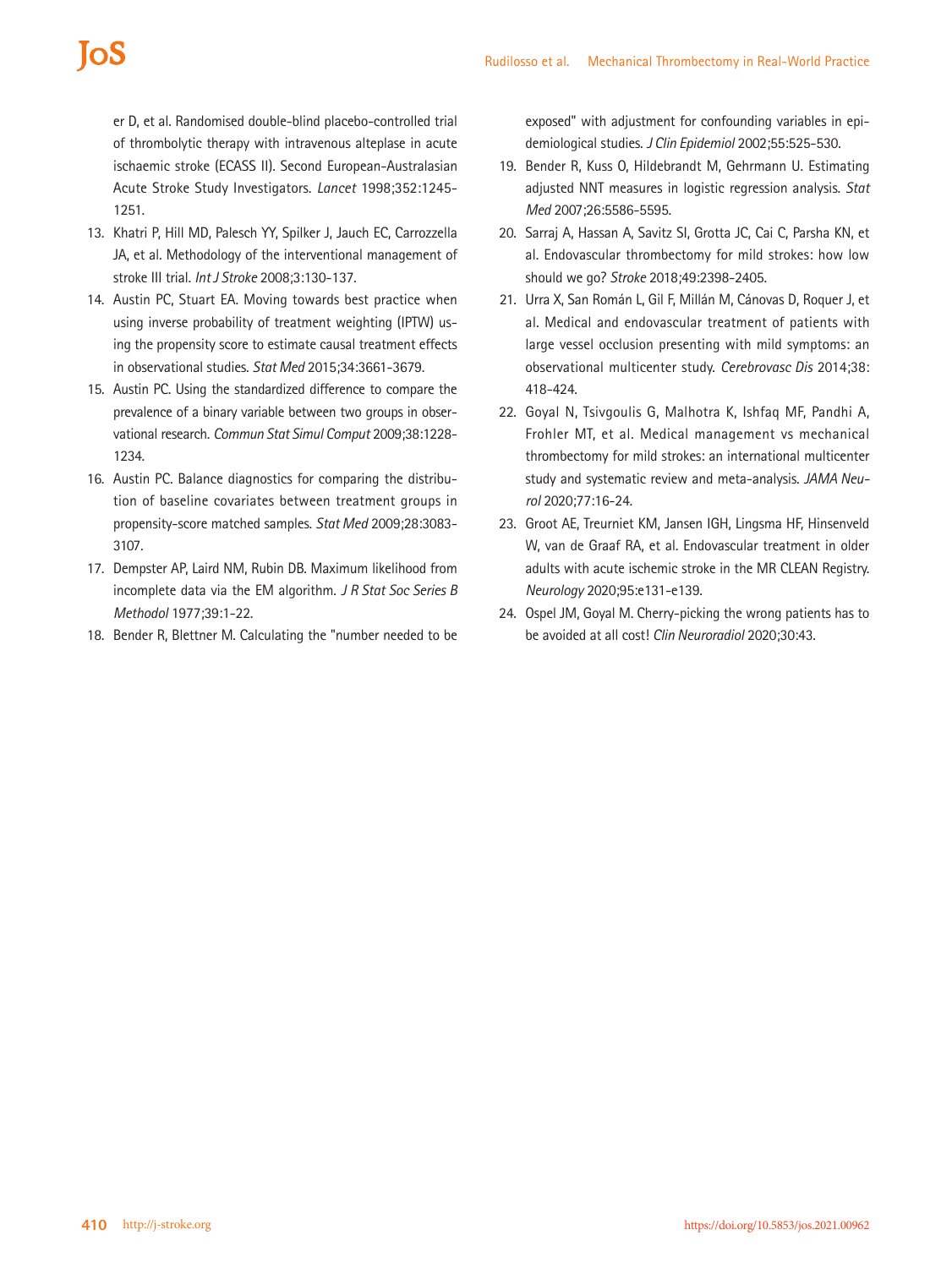#### **Supplementary Table 1.** STROBE statement—Checklist of items that should be included in reports of cohort studies

|                          | Item no.       | Recommendation                                                                                                                                                                                                    | Page no.       |
|--------------------------|----------------|-------------------------------------------------------------------------------------------------------------------------------------------------------------------------------------------------------------------|----------------|
| Title and abstract       | 1              | (a) Indicate the study's design with a commonly used term in the title or the abstract                                                                                                                            | 1, 5           |
|                          |                | (b) Provide in the abstract an informative and balanced summary of what was done and what was found                                                                                                               |                |
| Introduction             |                |                                                                                                                                                                                                                   |                |
| Background/rationale     | $\overline{2}$ | Explain the scientific background and rationale for the investigation being reported                                                                                                                              | $\overline{7}$ |
| <b>Objectives</b>        | 3              | State specific objectives, including any prespecified hypotheses                                                                                                                                                  | $\overline{7}$ |
| Methods                  |                |                                                                                                                                                                                                                   |                |
| Study design             | 4              | Present key elements of study design early in the paper                                                                                                                                                           | 8              |
| Setting                  | 5              | Describe the setting, locations, and relevant dates, including periods of recruitment, exposure, follow-up,<br>and data collection                                                                                | 8              |
| Participants             | 6              | (a) Give the eligibility criteria, and the sources and methods of selection of participants. Describe methods<br>of follow-up                                                                                     | 8              |
|                          |                | (b) For matched studies, give matching criteria and number of exposed and unexposed                                                                                                                               |                |
| Variables                | 7              | Clearly define all outcomes, exposures, predictors, potential confounders, and effect modifiers. Give<br>diagnostic criteria, if applicable                                                                       | 9              |
| Data sources/measurement | $8*$           | For each variable of interest, give sources of data and details of methods of assessment (measurement)<br>Describe comparability of assessment methods if there is more than one group                            | 8              |
| Bias                     | 9              | Describe any efforts to address potential sources of bias                                                                                                                                                         | 7              |
| Study size               | 10             | Explain how the study size was arrived at                                                                                                                                                                         | 8              |
| Quantitative variables   | 11             | Explain how quantitative variables were handled in the analyses. If applicable, describe which groupings<br>were chosen and why                                                                                   | $8 - 9$        |
| Statistical methods      | 12             | (a) Describe all statistical methods, including those used to control for confounding                                                                                                                             | $10 - 12$      |
|                          |                | (b) Describe any methods used to examine subgroups and interactions                                                                                                                                               |                |
|                          |                | (c) Explain how missing data were addressed                                                                                                                                                                       |                |
|                          |                | (d) If applicable, explain how loss to follow-up was addressed<br>(e) Describe any sensitivity analyses                                                                                                           |                |
| Results                  |                |                                                                                                                                                                                                                   |                |
| Participants             | $13*$          | (a) Report numbers of individuals at each stage of study-e.g., numbers potentially eligible, examined for<br>eligibility, confirmed eligible, included in the study, completing follow-up, and analysed           | $12 - 13$      |
|                          |                | (b) Give reasons for non-participation at each stage                                                                                                                                                              |                |
|                          |                | (c) Consider use of a flow diagram                                                                                                                                                                                |                |
| Descriptive data         | $14*$          | (a) Give characteristics of study participants (e.g., demographic, clinical, social) and information on<br>exposures and potential confounders                                                                    | $13 - 14$      |
|                          |                | (b) Indicate number of participants with missing data for each variable of interest                                                                                                                               |                |
|                          |                | (c) Summarise follow-up time (e.g., average and total amount)                                                                                                                                                     |                |
| Outcome data             | $15*$          | Report numbers of outcome events or summary measures over time                                                                                                                                                    | 13             |
| Main results             | 16             | (a) Give unadjusted estimates and, if applicable, confounder-adjusted estimates and their precision (e.g.,<br>95% confidence interval). Make clear which confounders were adjusted for and why they were included | 14             |
|                          |                | (b) Report category boundaries when continuous variables were categorized                                                                                                                                         |                |
|                          |                | (c) If relevant, consider translating estimates of relative risk into absolute risk for a meaningful time period                                                                                                  |                |
| Other analyses           | 17             | Report other analyses done-e.g., analyses of subgroups and interactions, and sensitivity analyses                                                                                                                 | $14 - 15$      |
| <b>Discussion</b>        |                |                                                                                                                                                                                                                   |                |
| Key results              | 18             | Summarise key results with reference to study objectives                                                                                                                                                          | 15             |
| Limitations              | 19             | Discuss limitations of the study, taking into account sources of potential bias or imprecision. Discuss both                                                                                                      | 17             |
|                          |                | direction and magnitude of any potential bias                                                                                                                                                                     |                |
| Interpretation           | 20             | Give a cautious overall interpretation of results considering objectives, limitations, multiplicity of analyses,<br>results from similar studies, and other relevant evidence                                     | $15 - 16$      |
| Generalisability         | 21             | Discuss the generalisability (external validity) of the study results                                                                                                                                             | 15             |
| Other information        |                |                                                                                                                                                                                                                   |                |
| Funding                  | 22             | Give the source of funding and the role of the funders for the present study and, if applicable, for the<br>original study on which the present article is based                                                  | 18             |

An Explanation and Elaboration article discusses each checklist item and gives methodological background and published examples of transparent reporting. The STROBE checklist is best used in conjunction with this article (freely available on the Web sites of *PLoS Medicine* at http://www.plosmedicine.org/, *Annals of Internal Medicine* at http://www.annals.org/, and *Epidemiology* at http://www.epidem.com/). Information on the STROBE Initiative is available at http:// www.strobe-statement.org.

\*Give information separately for exposed and unexposed groups.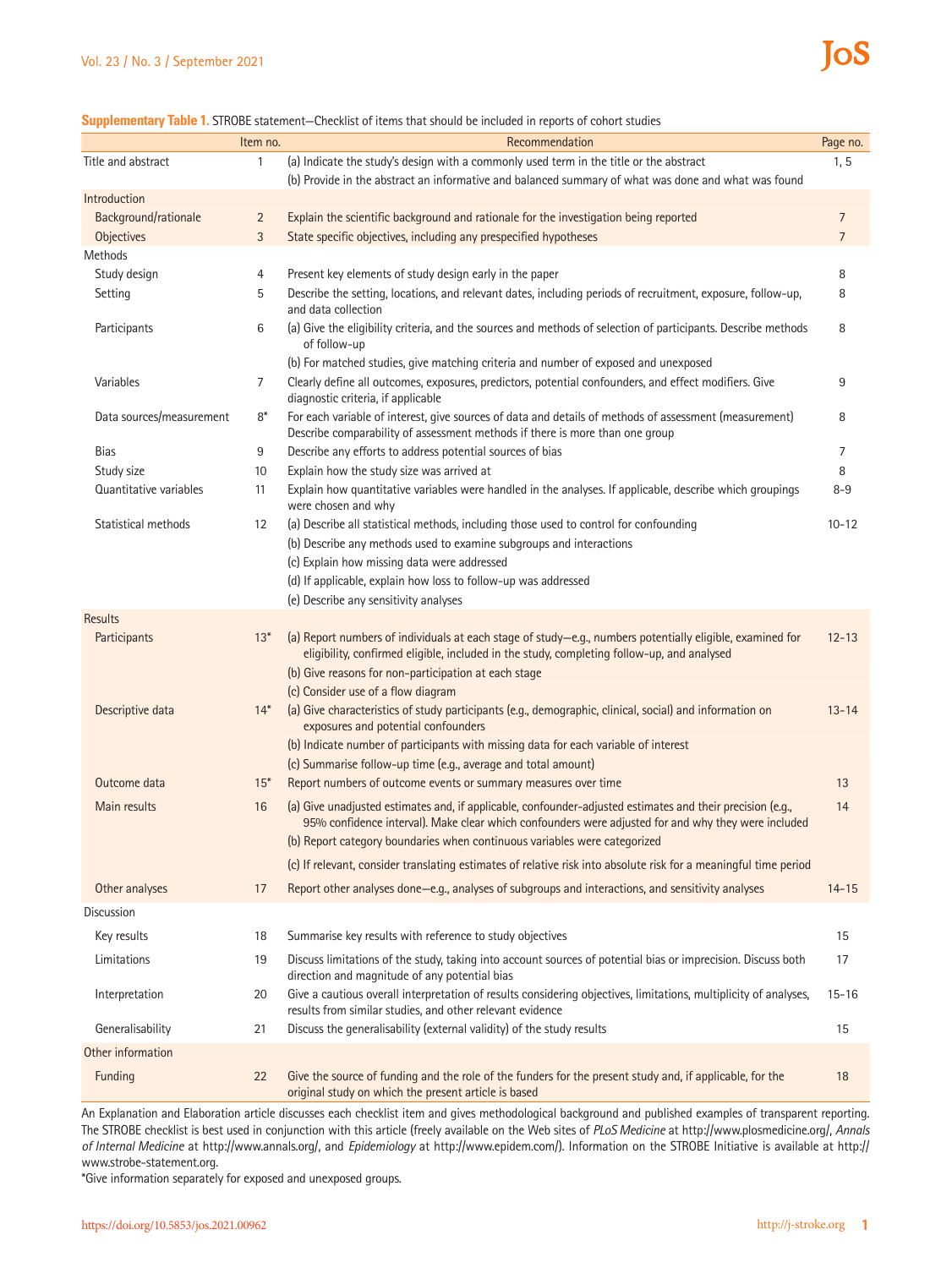# **ToS**

**Supplementary Table 2.** Baseline characteristics of the cohort included and excluded for the presence of missing data (except for ASPECTS) in the final analysis

| Characteristic            | Patients excluded (n=607) | Patients included (n=2,588) | Standard difference |
|---------------------------|---------------------------|-----------------------------|---------------------|
| Age (yr)                  | $74.9 \pm 13.7$           | $71.9 \pm 13.6$             | $-0.221$            |
| Women                     | 298 (49)                  | 1,266(49)                   | $-0.004$            |
| Pre-stroke mRS            |                           |                             | $-0.192$            |
| $\leq$ 1                  | 438 (72)                  | 2,098 (81)                  |                     |
| >1                        | 169 (28)                  | 490 (19)                    |                     |
| Systemic thrombolysis     | 221 (36)                  | 1,340 (52)                  | 0.313               |
| Hypertension              | 130 (64)                  | 1,620 (63)                  | $-0.023$            |
| Diabetes mellitus         | 42 (21)                   | 515 (20)                    | $-0.017$            |
| Dyslipidemia              | 79 (39)                   | 1,109(43)                   | 0.084               |
| Atrial fibrillation       | 58 (28)                   | 726 (28)                    | $-0.008$            |
| Coronary heart disease    | 29 (14)                   | 380 (15)                    | 0.013               |
| Previous stroke/TIA       | 13(6)                     | 278(11)                     | 0.156               |
| Smoking habit             | 28 (14)                   | 343 (13)                    | $-0.014$            |
| NIHSS at admission        | $17(17-19)$               | $16(16-17)$                 | $-0.013$            |
| Delay to imaging (min)    | 155 (138-194)             | 160 (153-169)               | $-0.132$            |
| <b>ASPECTS</b>            | $8(8-9)$                  | $9(9-10)$                   | 0.345               |
| Occlusion site            |                           |                             | 0.068               |
| M <sub>2</sub> , ACA, PCA | 0(0)                      | 582 (22)                    |                     |
| M1                        | 144 (27)                  | 1,205 (47)                  |                     |
| <b>TICA/Tandem</b>        | 220 (42)                  | 670 (26)                    |                     |
| VB                        | 139 (26)                  | 131(5)                      |                     |

Values are presented as mean±standard deviation, number (%), or median (interquartile range).

ASPECTS, Alberta Stroke Program Early CT score; mRS, modified Rankin Scale; TIA, transient ischemic attack; NIHSS, National Institutes of Health Stroke Scale; M2, second segment of the middle cerebral artery; ACA, anterior cerebral artery; PCA, posterior cerebral artery; M1, first segment of the middle cerebral artery; TICA, terminal internal carotid artery; VB, vertebro-basilar.